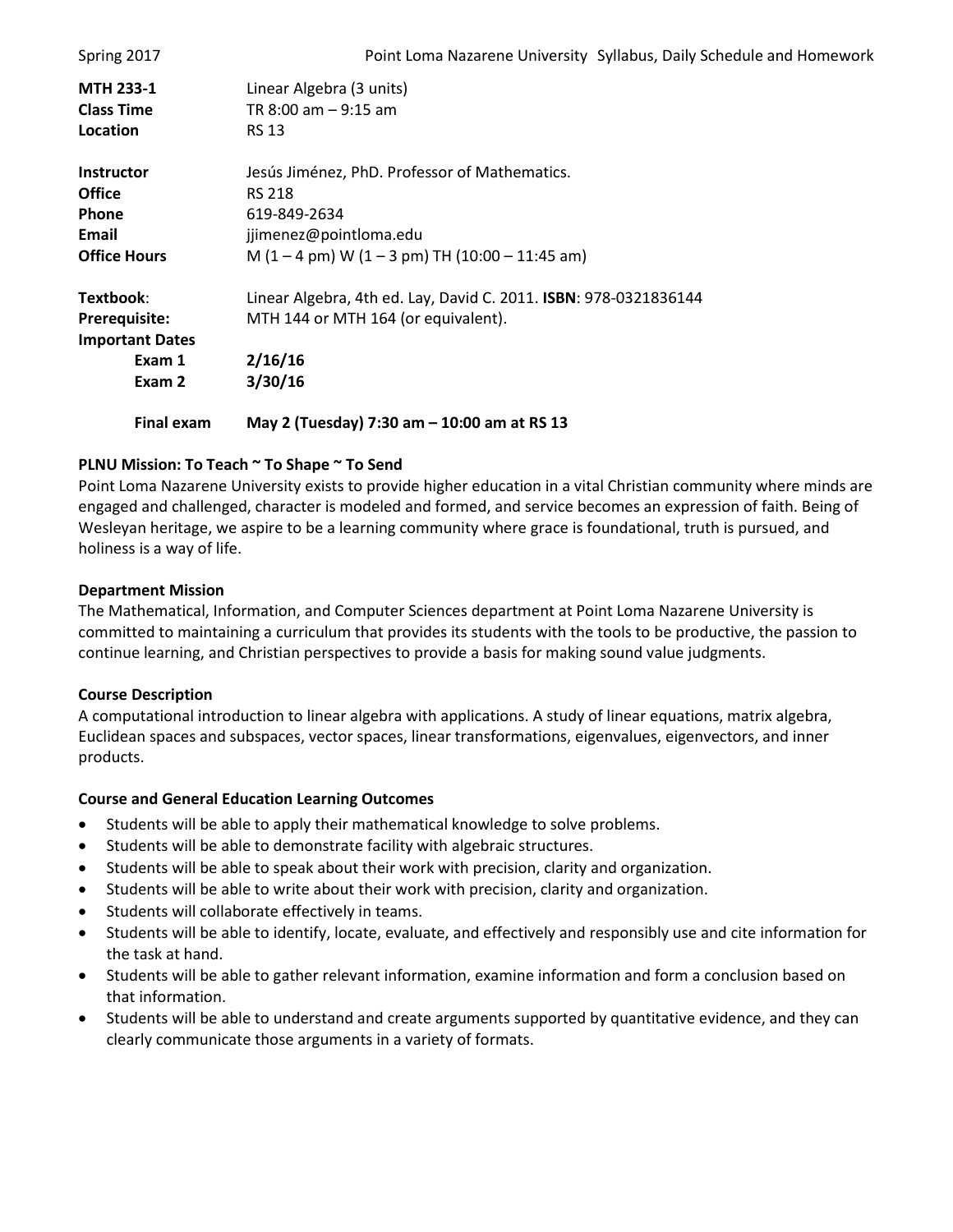#### **Attendance**

Attendance is expected at each class session. In the event of an absence you are responsible for the material covered in class and the assignments given that day.

Regular and punctual attendance at all classes is considered essential to optimum academic achievement. If the student is absent from more than 10 percent of class meetings, the faculty member can file a written report which may result in de-enrollment. If the absences exceed 20 percent, the student may be de-enrolled without notice until the university drop date or, after that date, receive the appropriate grade for their work and participation. See [http://catalog.pointloma.edu/content.php?catoid=24&navoid=1581#Class\\_Attendance](http://catalog.pointloma.edu/content.php?catoid=24&navoid=1581#Class_Attendance) in the Undergraduate Academic Catalog.

### **Class Enrollment**

It is the student's responsibility to maintain his/her class schedule. Should the need arise to drop this course (personal emergencies, poor performance, etc.), the student has the responsibility to follow through (provided the drop date meets the stated calendar deadline established by the university), not the instructor. Simply ceasing to attend this course or failing to follow through to arrange for a change of registration (drop/add) may easily result in a grade of F on the official transcript.

### **Academic Accommodations**

If you have a diagnosed disability, please contact PLNU's Disability Resource Center (DRC) within the first two weeks of class to demonstrate need and to register for accommodation by phone at 619-849-2486 or by e-mail at [DRC@pointloma.edu.](mailto:DRC@pointloma.edu) See [Disability Resource Center](http://www.pointloma.edu/experience/offices/administrative-offices/academic-advising-office/disability-resource-center) for additional information. For more details see the PLNU Catalog. Se[e http://catalog.pointloma.edu/content.php?catoid=24&navoid=1581#Academic\\_Accommodations](http://catalog.pointloma.edu/content.php?catoid=24&navoid=1581#Academic_Accommodations)  Students with learning disabilities who may need accommodations should discuss options with the instructor during the first two weeks of class.

### **Academic Honesty**

Students should demonstrate academic honesty by doing original work and by giving appropriate credit to the ideas of others. Academic dishonesty is the act of presenting information, ideas, and/or concepts as one's own when in reality they are the results of another person's creativity and effort. A faculty member who believes a situation involving academic dishonesty has been detected may assign a failing grade for that assignment or examination, or, depending on the seriousness of the offense, for the course. Faculty should follow and students may appeal using the procedure in the university Catalog. See

[http://catalog.pointloma.edu/content.php?catoid=24&navoid=1581#Academic\\_Honesty](http://catalog.pointloma.edu/content.php?catoid=24&navoid=1581#Academic_Honesty) for definitions of kinds of academic dishonesty and for further policy information.

### **Copyright Protected Materials**

Point Loma Nazarene University, as a non-profit educational institution, is entitled by law to use materials protected by the US Copyright Act for classroom education. Any use of those materials outside the class may violate the law.

### **Credit Hour**

In the interest of providing sufficient time to accomplish the stated course learning outcomes, this class meets the PLNU credit hour policy for a 3-unit class delivered over 16 weeks. Specific details about how the class meets the credit hour requirements can be provided upon request.

### **Final Exam: Date and Time and Policy**

The final exam date and time is set by the university at the beginning of the semester and may not be changed by the instructor. Only in the case that a student is required to take three exams during the same day of finals week is an instructor authorized to change the exam date and time for that particular student.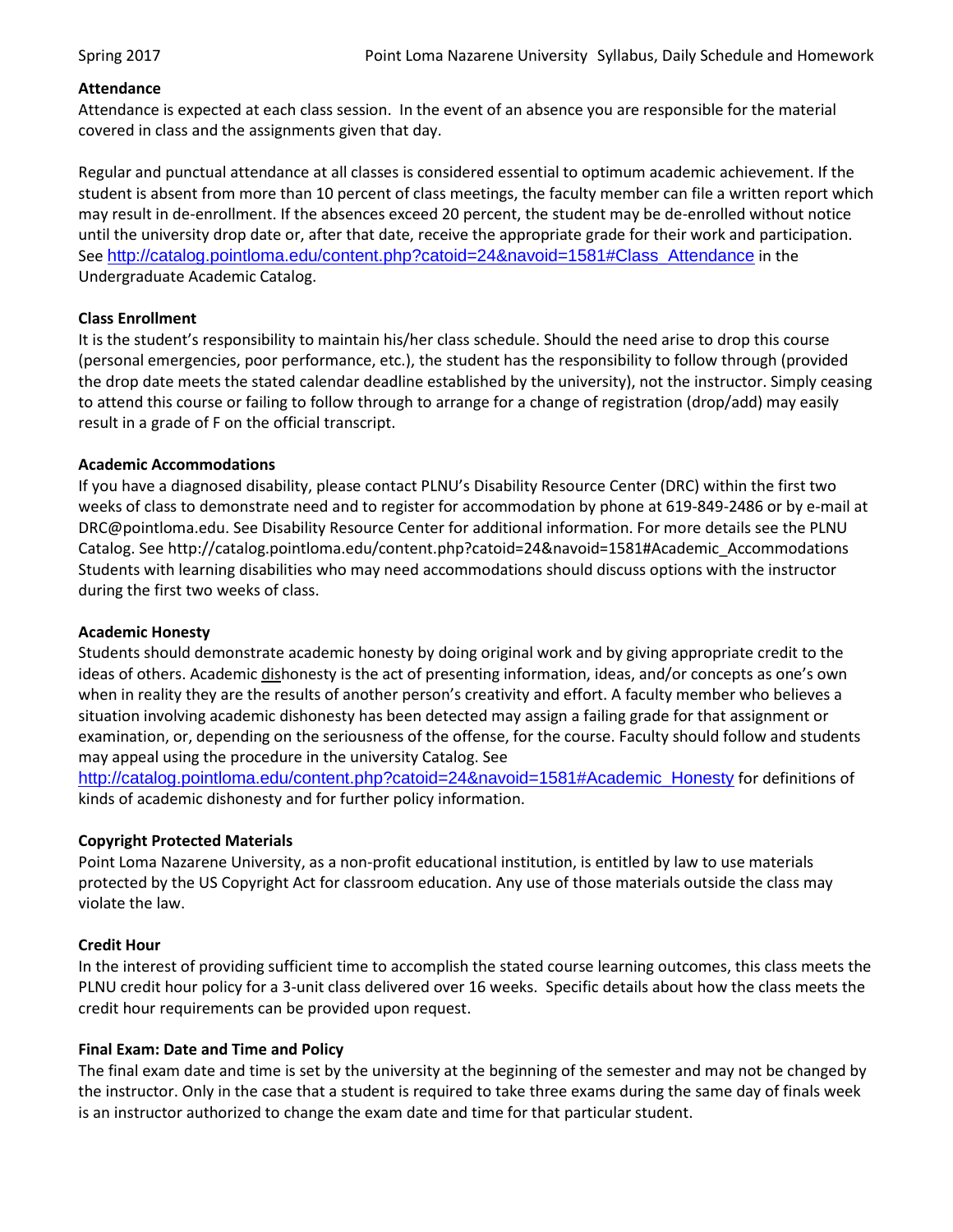**Grading:** Grades for the course will be based on homework (30%), two exams (20% each; total of 40 %), and a final exam (30%).

**Homework (30%):** Homework will be assigned every class meeting. A homework assignment is late if it is not received at the start of class on the due date. No late homework will be accepted; however the two lowest homework scores will be dropped. Please be sure that your homework is stapled together and the problems are in order. Homework will be scored on a combination of completeness and correctness. A random selection (the same for all people) of the problems will be graded on any homework assignment.

**Tests (20% each) and Final Exam (30%):** Tests and the Final Exam will include problems and questions over material assigned in the text, readings and handouts, as well as material presented in class.

No examination shall be missed without **prior consent by me** or a well documented emergency beyond your control. A score of zero will be assigned for an examination that is missed without prior consent or a well documented emergency beyond your control. The examination schedule is included in the daily schedule. I do not intend to accept excuses such as poor communication with parents, benefactors, sport team sponsors and/or travel agents.

## Please note: **The Final Exam is COMPREHENSIVE. May 2, (Tuesday) 7:30 a.m. to 10:00 a.m.**

| <b>Grading Scale in Percentages</b> |             |              |              |              |  |  |  |
|-------------------------------------|-------------|--------------|--------------|--------------|--|--|--|
|                                     |             |              |              |              |  |  |  |
|                                     |             | (87.5, 90)   | (77.5, 80)   | (67.5, 70)   |  |  |  |
|                                     | [92.5, 100] | [82.5, 87.5] | [72.5, 77.5] | [62.5, 67.5] |  |  |  |
|                                     | [90, 92.5]  | [80, 82.5]   | [70, 72.5]   | [60, 62.5]   |  |  |  |

**Grading Scale**: Course grades will be assigned according to the following scale:

**Cell Phones:** Turn off any cell phone, pager or things that make noise while you are in class. Also, do not text or work on other classes while in class -to do so is disrespectful to me and your classmates.

**General Advice:** The key to success in this class is to attend lectures regularly and do your homework. You learn mathematics by doing it yourself. You should expect to spend approximately two hours outside of class working on homework and going over concepts for every one hour in class. When doing your homework, please note it is normal to not be able to do every problem correctly on the first attempt. Do not be discouraged, instead, seek help.

## **Sources of Help:**

- 1. Me. If you have questions, ask me. See office hours.
- 2. FREE TUTORING- Math Learning Center, RS-230. Hours are posted on the door.
- 3. Other classmates. Form study groups! Work together!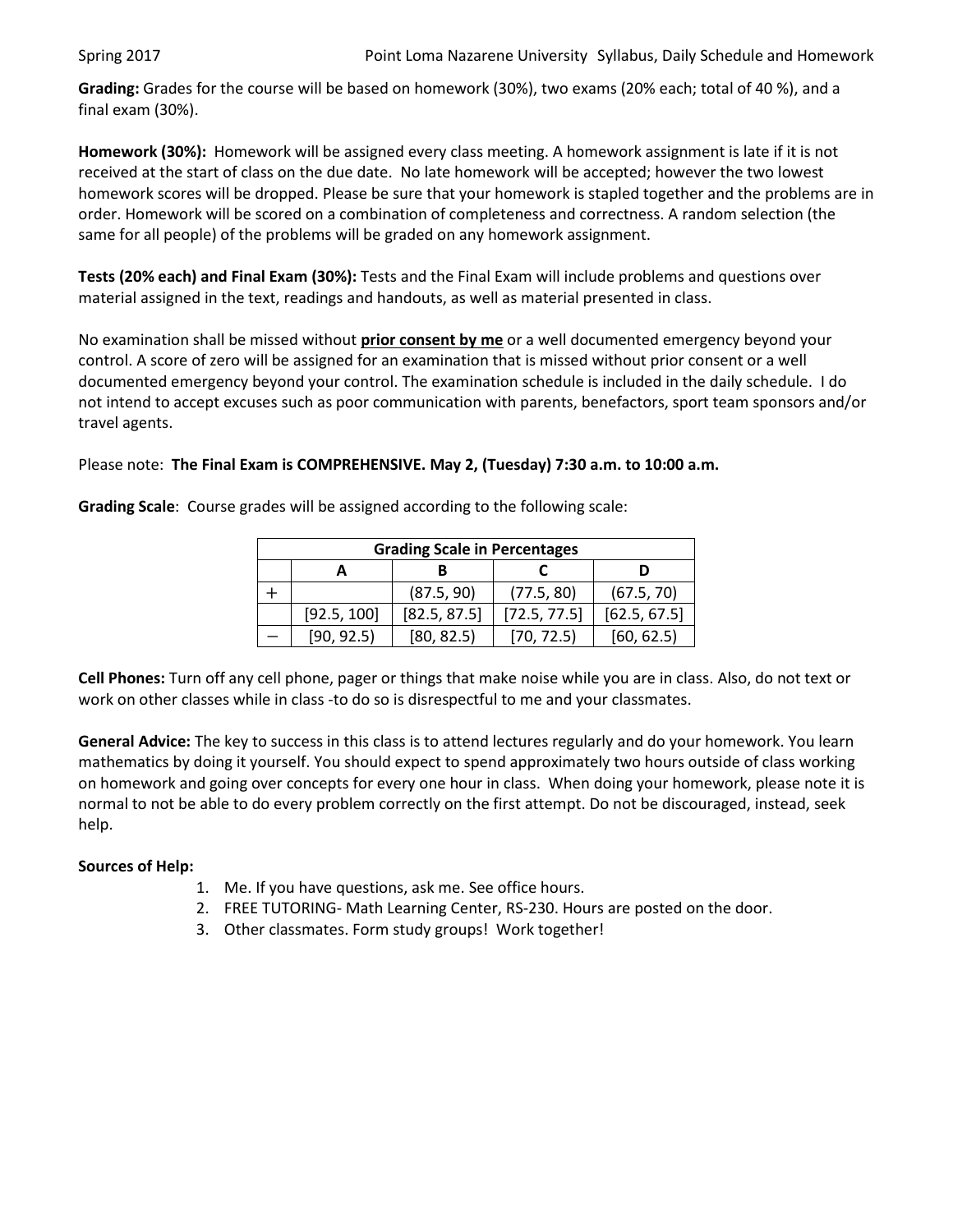**Tentative Schedule:** While topic order may change- the test dates will not.

|    | Day      | <b>Date</b> | <b>Section</b>      |
|----|----------|-------------|---------------------|
| 1  | Tuesday  | 1/10/16     | <b>NO CLASS</b>     |
| 2  | Thursday | 1/12/16     | 1.1, 1.2            |
| 3  | Tuesday  | 1/17/16     | 1.3, 1.4            |
| 4  | Thursday | 1/19/16     | 1.5, 1.6            |
| 5  | Tuesday  | 1/24/16     | 1.6, 1.7            |
| 6  | Thursday | 1/26/16     | 1.8, 1.9            |
| 7  | Tuesday  | 1/31/16     | 1.9, 1.10           |
| 8  | Thursday | 2/2/16      | 2.1, 2.2            |
| 9  | Tuesday  | 2/7/16      | 2.2, 2.3            |
| 10 | Thursday | 2/9/16      | 2.4, 2.5            |
| 11 | Tuesday  | 2/14/16     | <b>REVIEW</b>       |
| 12 | Thursday | 2/16/16     | <b>EXAM1</b>        |
| 13 | Tuesday  | 2/21/16     | 2.6, 2.8            |
| 14 | Thursday | 2/23/16     | 2.8, 2.9            |
| 15 | Tuesday  | 2/28/16     | 3.1, 3.2            |
| 16 | Thursday | 3/2/16      | 3.2, 4.1            |
| 17 | Tuesday  | 3/7/16      | <b>SPRING BREAK</b> |
| 18 | Thursday | 3/9/16      | <b>SPRING BREAK</b> |
| 19 | Tuesday  | 3/14/16     | 4.2, 4.3            |
| 20 | Thursday | 3/16/16     | 4.3, 4.4            |
| 21 | Tuesday  | 3/21/16     | 4.5, 4.6            |
| 22 | Thursday | 3/23/16     | 4.6, 5.1            |
| 23 | Tuesday  | 3/28/16     | <b>REVIEW</b>       |
| 24 | Thursday | 3/30/16     | <b>EXAM2</b>        |
| 25 | Tuesday  | 4/4/16      | 5.1, 5.2            |
| 26 | Thursday | 4/6/16      | 5.2, 5.3            |
| 27 | Tuesday  | 4/11/16     | 5.3, 5.4            |
| 28 | Thursday | 4/13/16     | <b>EASTER BREAK</b> |
| 29 | Tuesday  | 4/18/16     | 5.5, 6.1            |
| 30 | Thursday | 4/20/16     | 6.1, 6.2            |
| 31 | Tuesday  | 4/25/16     | 6.3, 6.4            |
| 32 | Thursday | 4/27/16     | 6.4, 6.5            |
| 33 | Tuesday  | 5/2/16      | <b>FINAL EXAM</b>   |
| 34 | Thursday | 5/4/16      |                     |